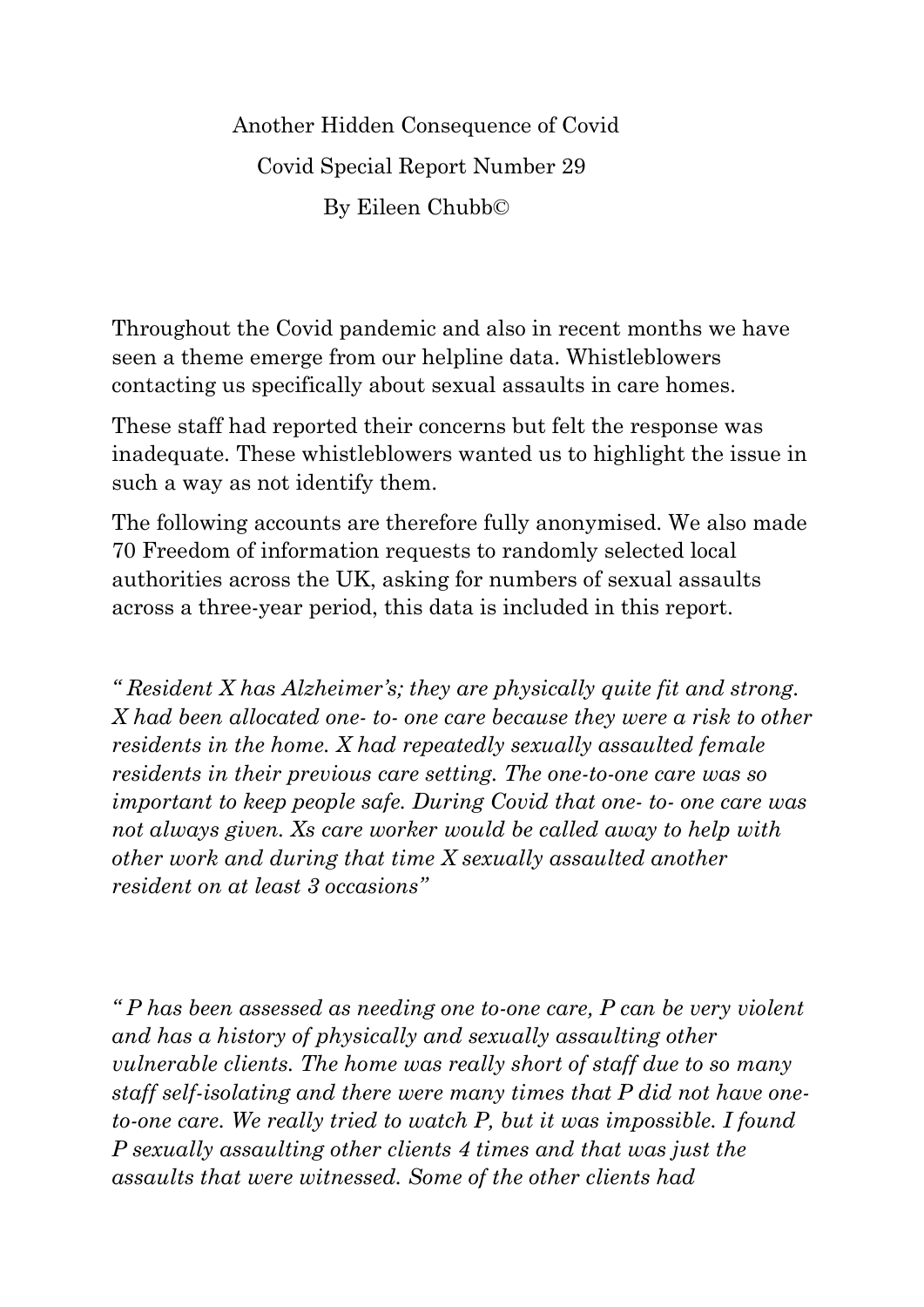*unexplained cuts and bruises. I kept reporting this, it was horrific what was happening, but nothing was done to stop it, the management just shrugged, they were not a bit bothered"*

*" L was assessed as needing one-to-one care as they were a risk to others and had a history of physical and sexual assaults on other vulnerable residents. When L was accepted into the home I objected and told management that it was not right to have such a violent individual in the home, but the management said there was funding for one-to-one care. That one-to-one care was only during the day and L was given only routine hourly checks during the night. I started to find residents with really bad injuries, covered in bruises. The residents all had dementia and could not tell anyone what had happened to them. I kept going to management saying these injuries only started since L was in the home, but they said that was just my opinion. I came on shift a couple of weeks later to discover from the night staff that L had been discovered in another residents room sexually assaulting them. I am just so disgusted something was not done about this long ago"*

*" B was accepted by the home but should never have been, all they care about is filling beds. B is really violent and a risk to others with a history of serious sexual and physical aggression. B has one-to- one care during the day. It was not long before that was cut, and it was horrendous. B was hitting other clients, over a dozen physical assaults and there were a number of sexual assaults. I went to management repeatedly with concerns about B. I was told to stop recording the assaults as it was causing too much paperwork"*

*" T is very violent and should not be in a care home with vulnerable frail residents who have dementia, T is dangerous and has even assaulted staff. Since T has been in the home it's been a complete nightmare, during Covid it was at breaking point. There were never enough staff, people were really sick. We were rushed of our feet trying*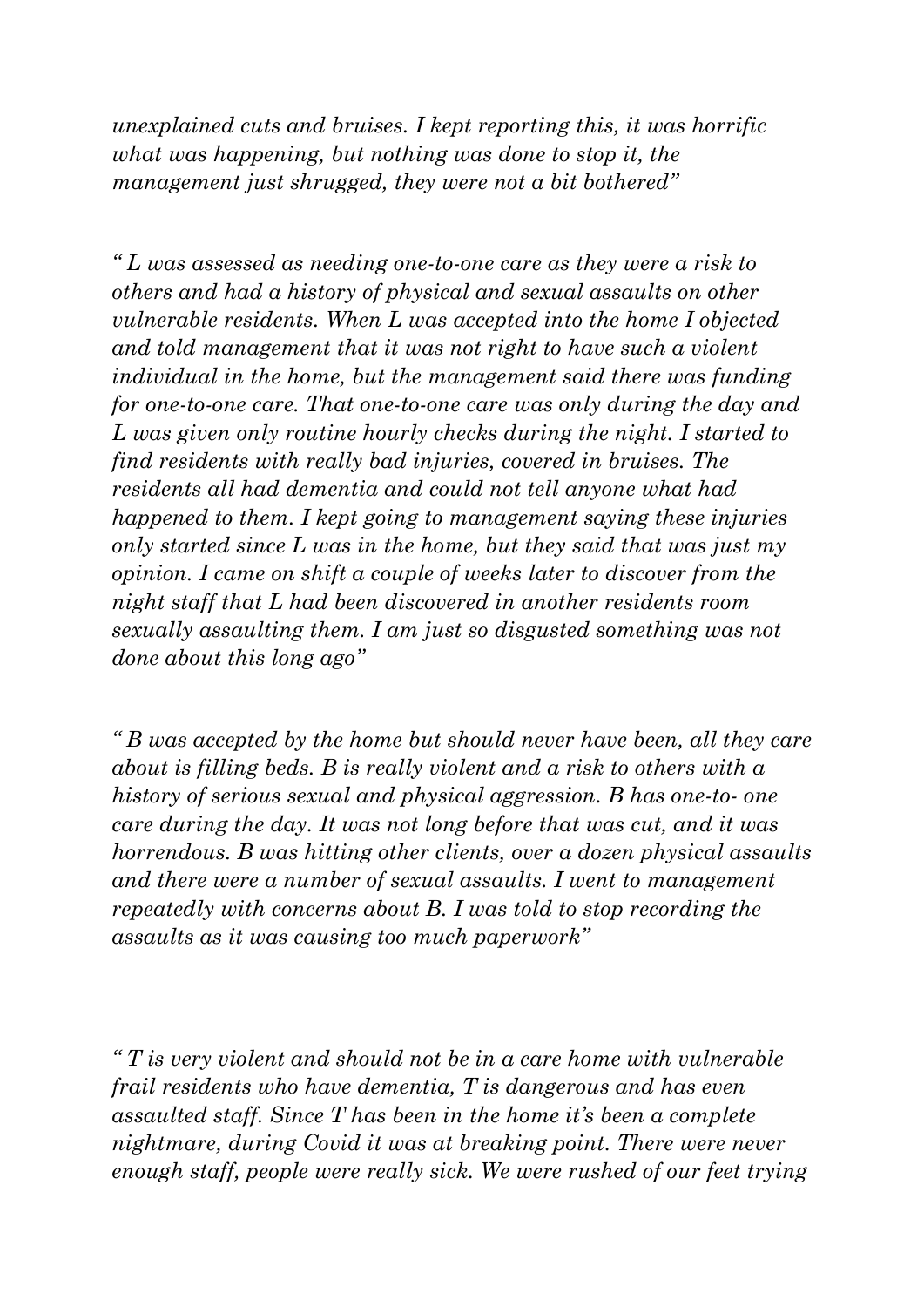*to give extra care and so many residents were in their bedrooms instead of in the lounges. One staff member could at least stay in the lounge and keep people safe. We would go into a sick residents bedroom and find T sexually assaulting them. This was just the times we discovered T; I do not know how many people suffered this, many more than we know about. Some of those assaulted by T were dying, I am sickened by managements response"* 

**Themes our helpline data has identified**,

**. During Covid more residents were in their bedrooms instead of communal areas and it was therefore not possible to monitor with a single member of staff as would normally happen. This resulted in vulnerable people spending long periods of time in their bedrooms unobserved and at much higher risk of a sexual assault.**

**. Those staff allocated to one-to -one care are routinely called away to complete other tasks, leaving high risk individuals unattended for significant periods of time.**

. **Sexual assaults in care homes are an ongoing issue that the pandemic exacerbated.**

**. Those identified as a risk to others, and therefore receiving one- to -one care, are not always receiving this level of supervision at night.**

**. Those identified as a risk to others are not placed in suitable care settings.**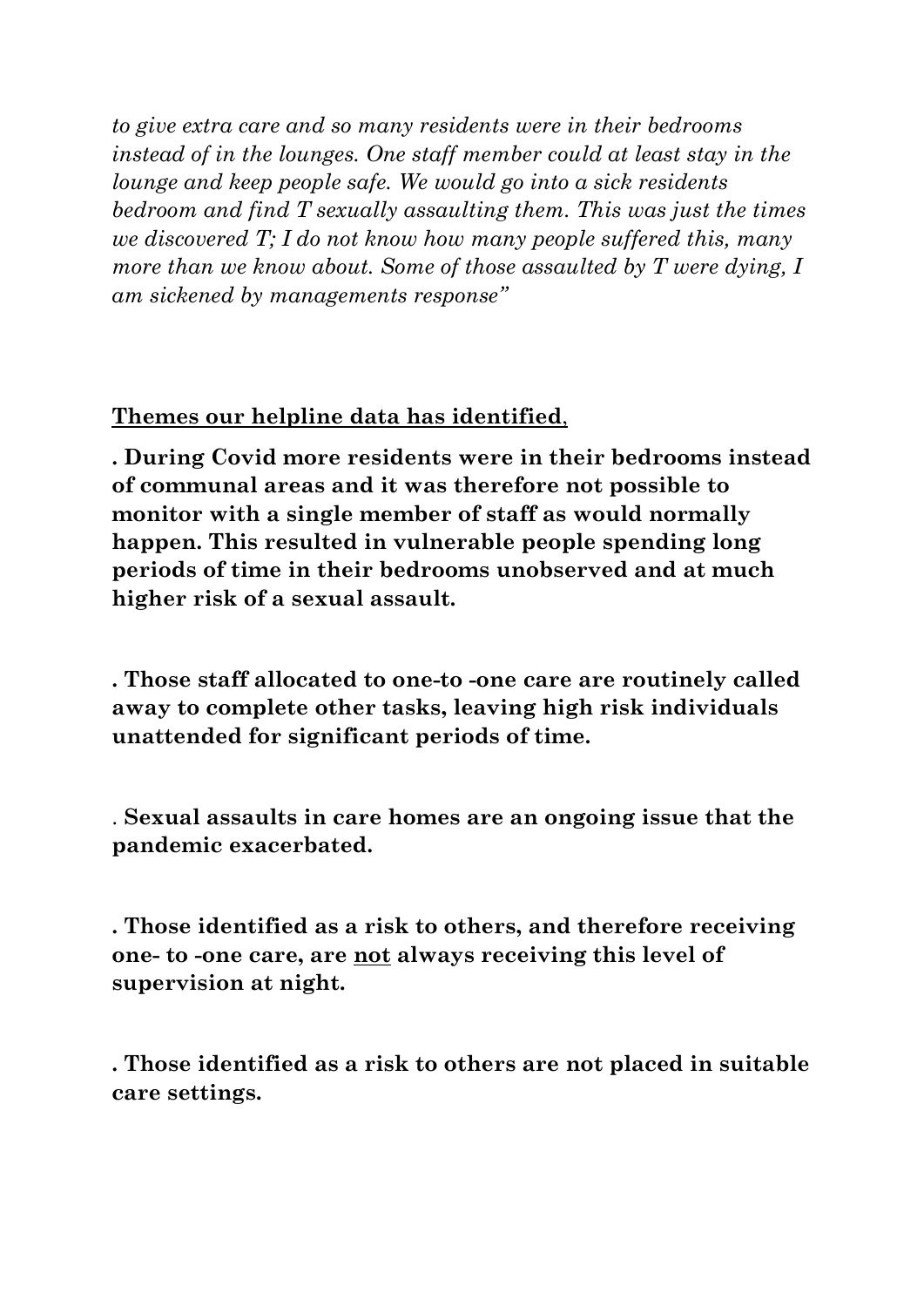**. Not all sexual assaults are witnessed, but the injuries of such assaults are identified by some staff but not acted on by management.**

**. Sexual assaults should be viewed as an indicator of a risk of resident-on-resident physical assaults. Physical assaults are often unwitnessed and can often be committed in a time span of seconds. Sexual assaults however take much longer to commit. Also, sexual assaults involve some degree of physical assault.**

. **Some care homes are not reporting resident -on- resident sexual or physical abuse because it is viewed in terms of an administration burden.**

**. Some local authorities should be commended for recording sexual assaults specifically, whilst others are putting sexual assaults under the general heading of** *"Sexual abuse***" which makes it harder to see what different issues are involved and identify themes. It raises concerns that this issue is not properly monitored.**

The above are just a small sample from our helpline data which typify the issues raised. In order to protect the whistleblowers identity's, we made 70 freedom of information requests to **randomly** selected Local Authorities across the UK asking for the numbers of reported sexual assaults in care settings for the below 3-year time period. We stress that **some** or **none** of the below listed Local Authorities are linked to our helpline data, we are merely establishing the numbers of sexual assaults reported overall.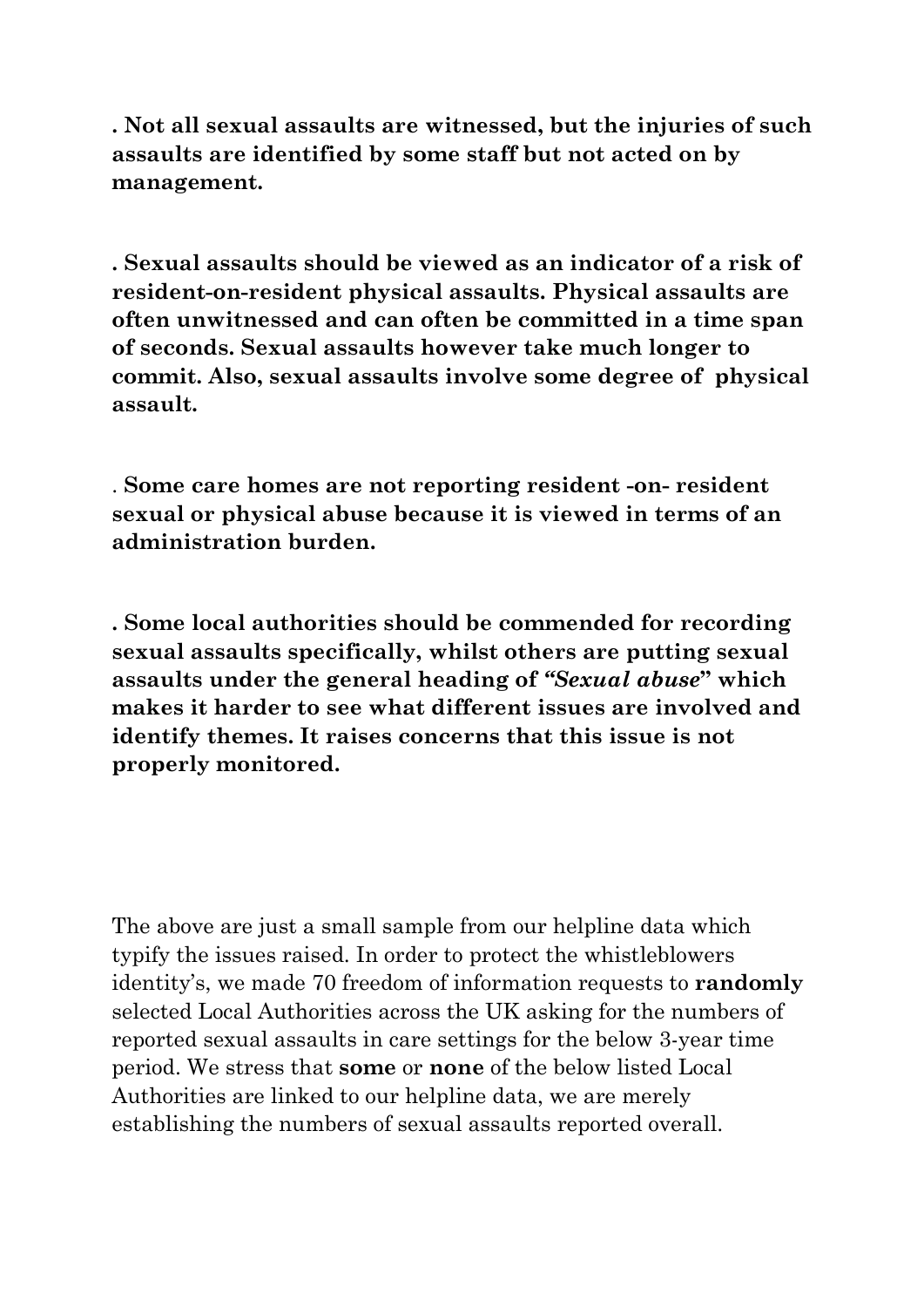Please note some Local Authorities were only able to provide data for safeguarding alerts involving sexual abuse generally ( which includes sexual assaults but also a number of other issues.) They did not monitor sexual assaults specifically: we have indicated those with \*

| <b>Local Authority</b>            | 2019        | 2020           | 2021        |
|-----------------------------------|-------------|----------------|-------------|
| Solihull                          | $\bf{2}$    | 1              | 24          |
| *Wiltshire                        | 6           | 52             | 38          |
| *Wakefield                        | 23          | 25             | 28          |
| <b>Essex</b>                      | 81          | 81             | 79          |
| Gwent                             | -5          | $-5$           | 6           |
| Lincolnshire                      | 47          | 52             | 35          |
| *Sheffield                        | 29          | 22             | 34          |
| <i>*Newcastle</i>                 | 65          | 73             | 66          |
| Calderdale                        | $\bf{5}$    | 6              | 6           |
| Lambeth                           | $\mathbf 1$ | $\overline{2}$ | $\mathbf 1$ |
| Derbyshire                        | 35          | 55             | 66          |
| <b>Sefton</b>                     | 6           | $-5$           | 7           |
| *Staffordshire                    | $27\,$      | 30             | 19          |
| <b>Belfast</b>                    | 60          | 34             | 68          |
| Northumberland                    | 9           | $\overline{2}$ | 16          |
| <b>Milton Keynes</b>              | 7           | 20             | 7           |
| <b>Swansea</b>                    |             | $\bf{51}$      | 36          |
| Coventry                          | 22          | 19             | 12          |
| *NorthYorks                       | 34          | 60             | 48          |
| Leeds                             | 66          | 57             | 54          |
| (No data 2019)<br><b>Bradford</b> |             |                | 24<br>34    |